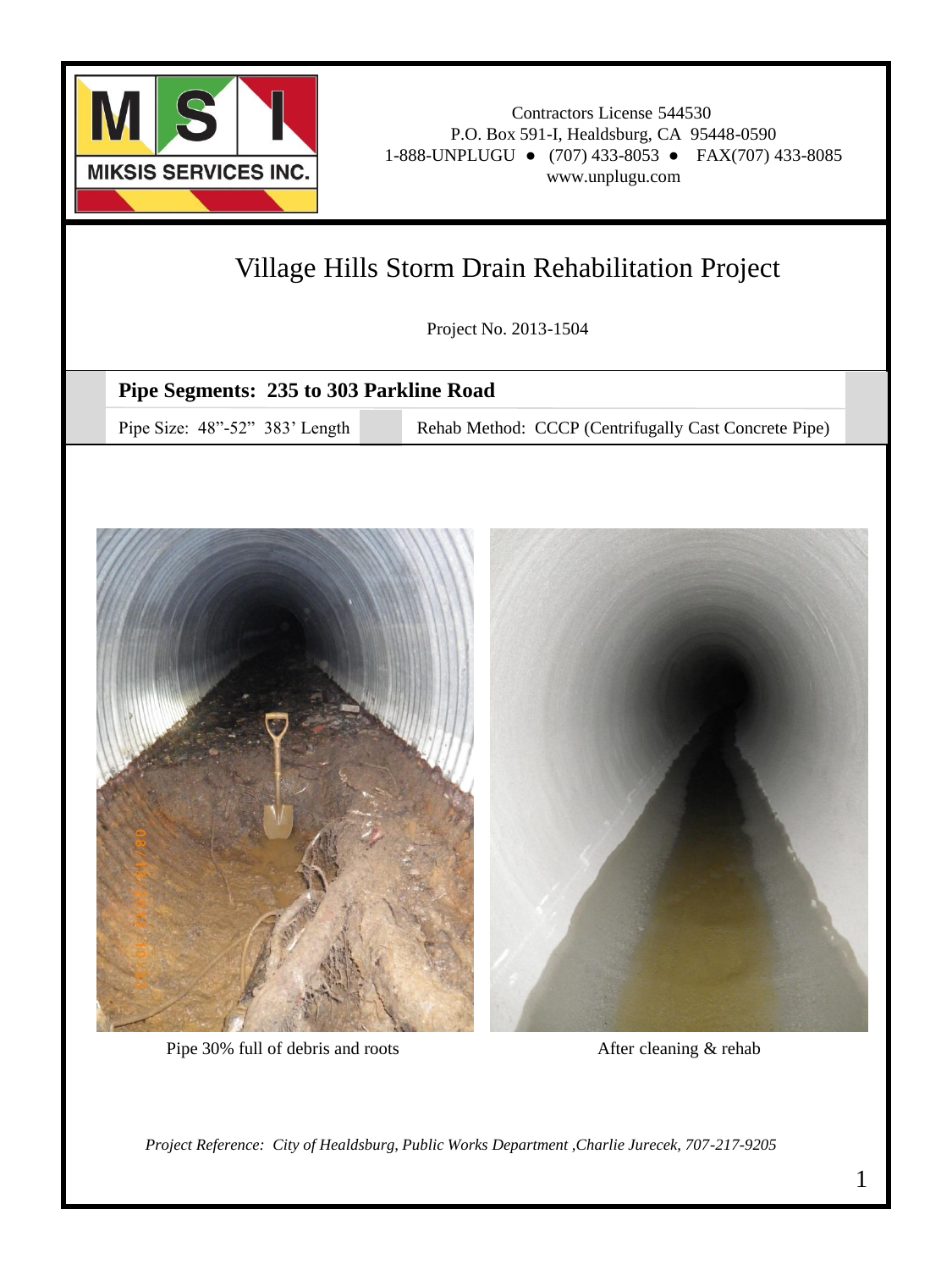

# Village Hills Storm Drain Rehabilitation Project

Project No. 2013-1504

### **Pipe Segments: 235 to 303 Parkline Road**

Pipe Size: 48"-52" 383' Length Rehab Method: CCCP (Centrifugally Cast Concrete Pipe)



Spinner nozzle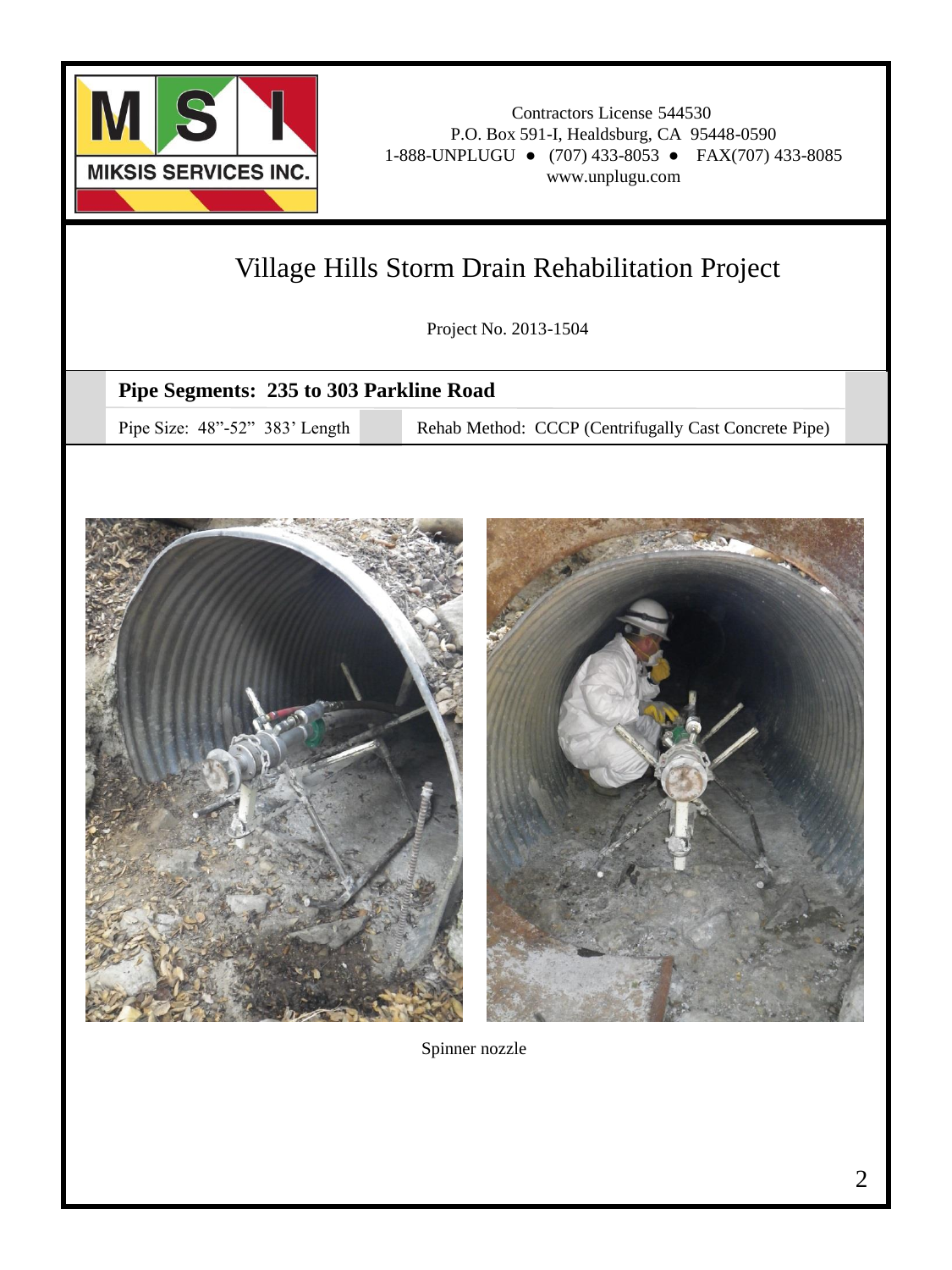

# Village Hills Storm Drain Rehabilitation Project

Project No. 2013-1504

### **Pipe Segments: 235 to 303 Parkline Road**

Pipe Size: 48"-52" 383' Length Rehab Method: CCCP (Centrifugally Cast Concrete Pipe)





Staging